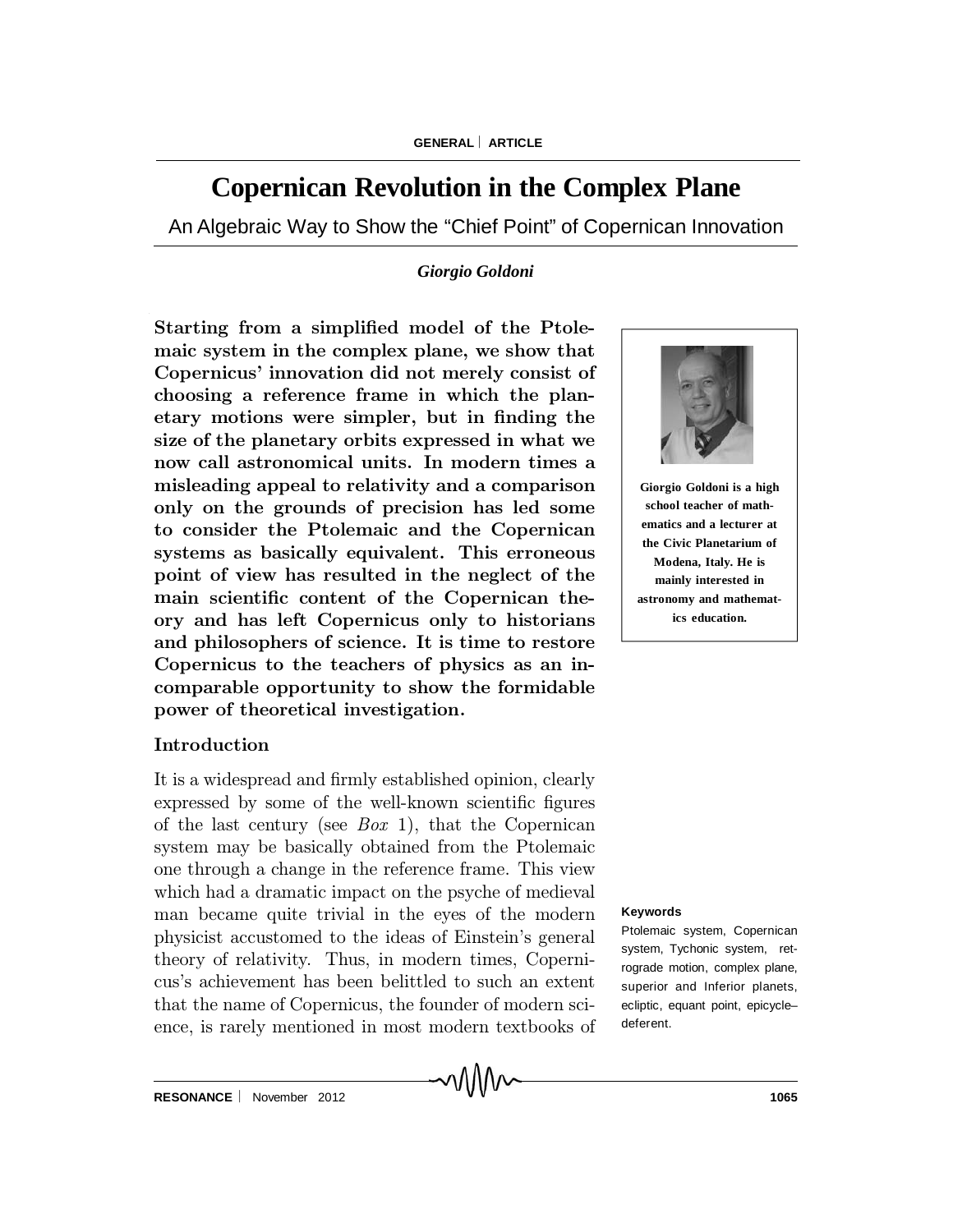#### **Box 1.**

"Relatively, not considering the unknown medium of space, the motions of the universe are the same whether we adopt the Ptolemaic or the Copernican mode of view. Both views are, indeed, equally correct; only the latter is more simple and more practical."

*Ernst Mach*

... from Einstein's point of view Ptolemy and Copernicus are equally right. What point of view is chosen is a matter of expediency."

*Max Born*

"It is meaningless to speak of a difference in truth claims of the theories of Copernicus and Ptolemy; the two conceptions are equivalent descriptions."

*Hans Reichenbach*

"Today we cannot say that the Copernican theory is "right" and the Ptolemaic one is "wrong" in a meaningful physical sense … So the passion loosed on the world by the publication of Copernicus' book, De revolutionibus orbium coelestium libri VI, were logically irrelevant."

*Fred Hoyle*

"Copernicus's theory was only a modified form of the Ptolemaic system – assuming the same celestial machinery, but with one or two of the wheels interchanged through the transposition of the roles of the Earth and the Sun."

*Herbert Butterfield*

"Astronomy is easier if we take the Sun as fixed than if we take the Earth, just as accounts are easier in decimal coinage. But to say more for Copernicus is to assume absolute motion, which is a fiction."

*Bertrand Russell*

physics. At best, we can find a hint that Copernicus only chose a reference frame in which the motions of the planets were simpler and that he persisted in the error of considering circular orbits. So, the Copernican theory,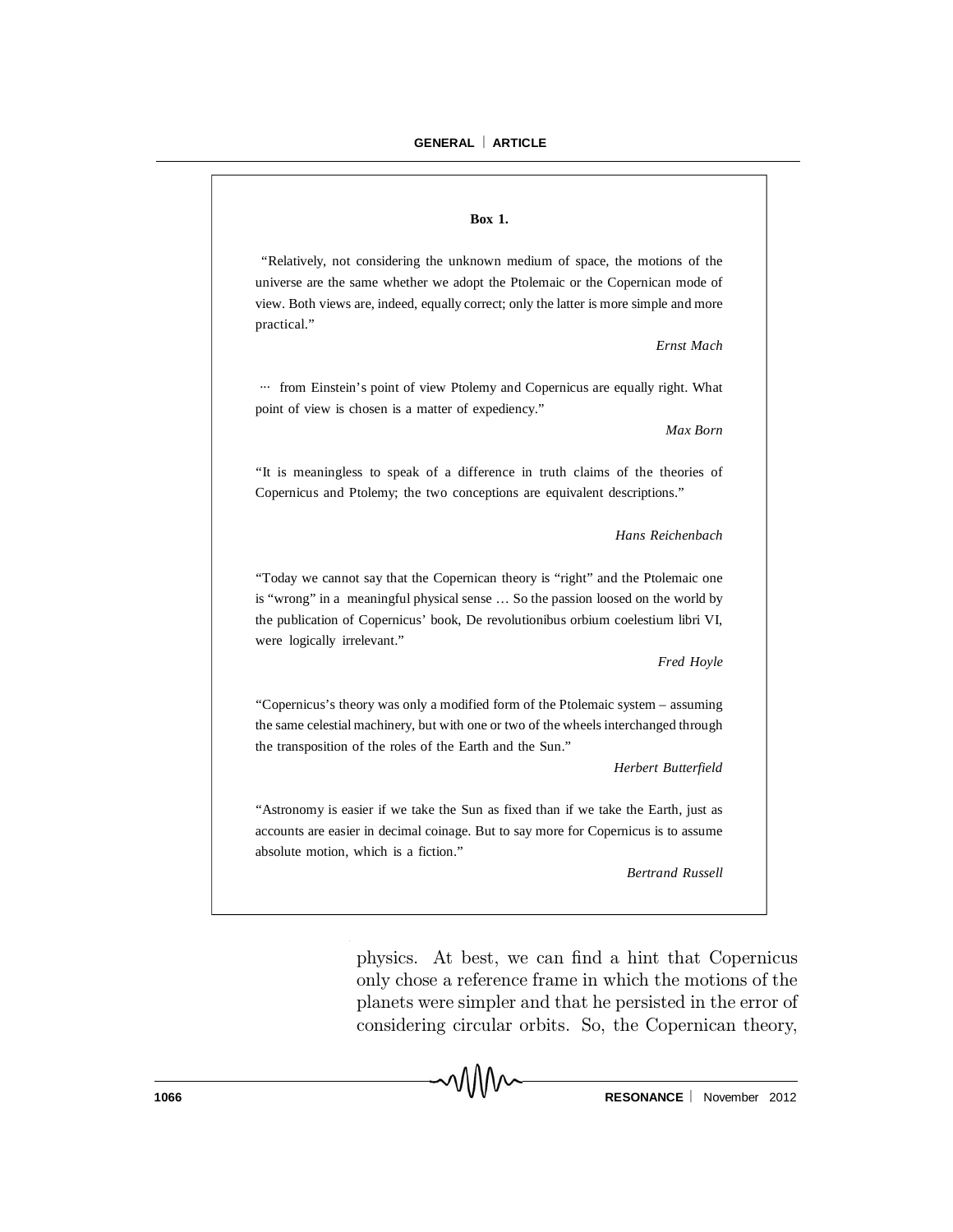belittled, as we said, in its original scientific content, has inevitably become a subject only for philosophers and historians of science.

In this article, we demonstrate that the assumed equivalence between the `two chief world systems' is completely erroneous and that the idea underlying Copernican innovation goes beyond a mere transformation of reference frame. Starting from a simplified Ptolemaic system in the complex plane, this article demonstrates that the Copernican theory consisted of much more than a change in the reference frame. Indeed, the Copernican theory allowed the determination of the relative sizes of the planetary orbits starting from essentially the same observational data as that used by Ptolemy. Copernicus himself considered this and not the motion of the Earth, the chief point of his theory, as we can infer from a careful reading of some passages in his De Revolutionibus and in Narratio Prima written by his only disciple, Rethicus.

# A Simplified Ptolemaic System in the Complex Plane

Every great scientific theory consists of a basic idea, often very simple, obscured by a lot of technical details. For the expert, technical details are far from being irrelevant and represent the very subject of his work. This is not the case for the teacher, whose primary purpose is to communicate to his students, with the greatest clarity and simplicity, the idea that allowed us to encapsulate in a single conceptual framework, phenomena that previously seemed unrelated to each other. Copernicus, like most of the great scientists, was a unifier, and in order to understand very clearly his brilliant and incomparable contribution, let us begin by analysing a simplified version of Ptolemaic system.

It may be that Ptolemy's main purpose was to provide a means to compile horoscopes, but the really important

∧∧Ո∧∧

Copernicus, like most of the great scientists, was a unifier.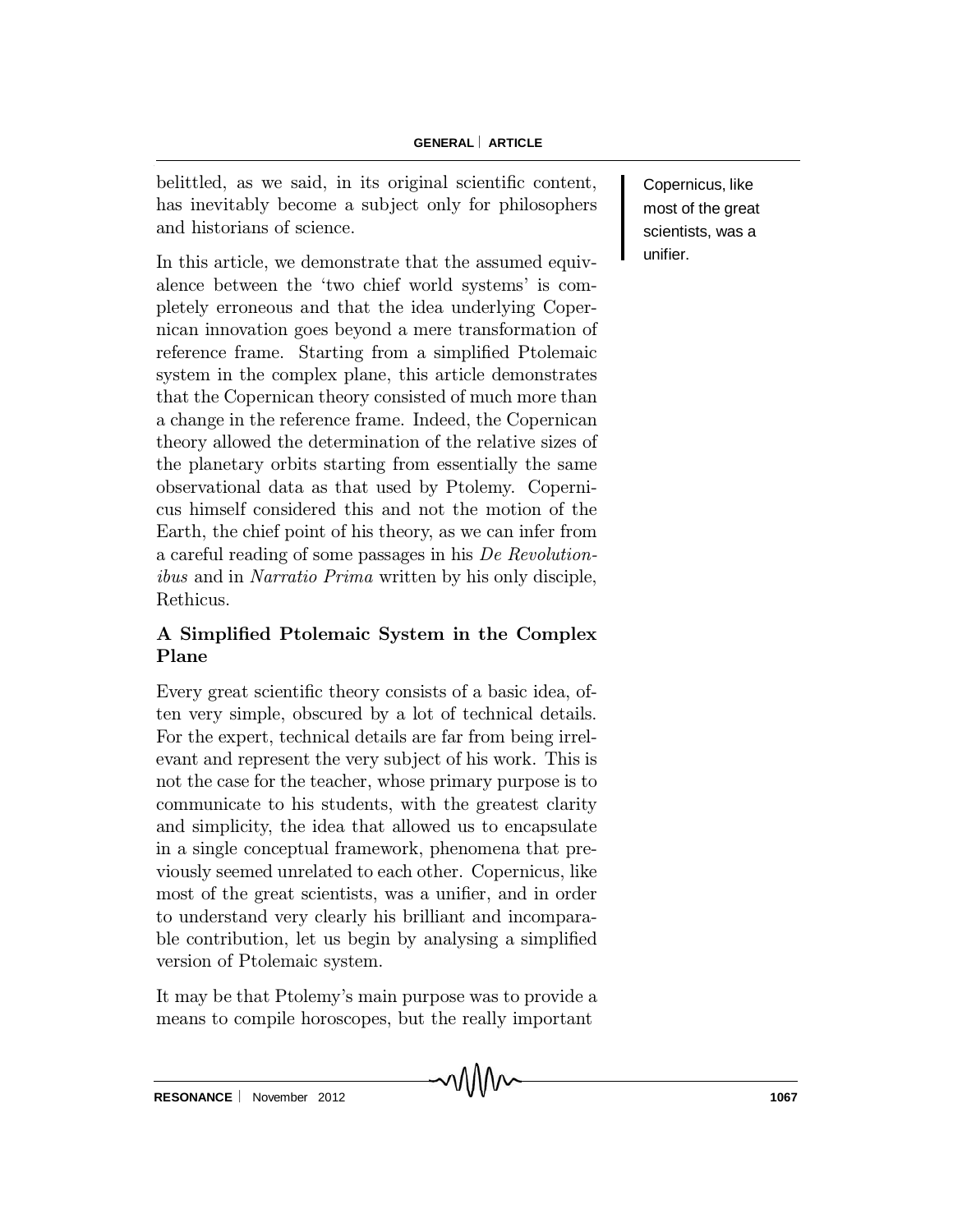



**Figure 1.** (left) Most of the time the planets move eastward (direct motion) in front of the distant stars, but periodically they reverse their motion (retrograde motion) for a few weeks and trace a loop in the starry sky. Here is the last loop of Mars in Cancer on January 2010. Mars reached the maximum retrograde speed and the maximum brightness on January 29th at the top of the loop.

**Figure 2.** (right) In the model deferent–epicycle by Apollonius, a planet moves on a minor circle (epicycle) whose centre moves on a major circle (deferent) centred at Earth. By adjusting the angular speeds and the ratio of the radii, it is possible to explain the retrograde motion of the planet.

> thing is that he developed a powerful mathematical tool to predict the positions of the planets against the background of the fixed stars. Unlike the Sun, that always moves eastward (direct motion) on the Celestial Sphere completing the circle of the ecliptic in one year, the planets periodically reverse their motion for a few weeks (retrograde motion) describing characteristic loops among the stars (*Figure* 1). In the fourth century BC Apollonius explained the motion of the planets by means of the composition of two uniform circular motions. Following the evidence of the senses, the Earth was considered still, while each planet moved on a minor circle (epicycle) whose centre in turn moved on a major circle (deferent) centred in the Earth. With an appropriate choice of the radii and of the angular speeds it was possible to account for the retrograde motions of the planets (Figure 2). To reproduce the deviations in latitude it was sufficient to place the epicycle and the deferent on slightly different planes. Ptolemy improved the epicycle-deferent device,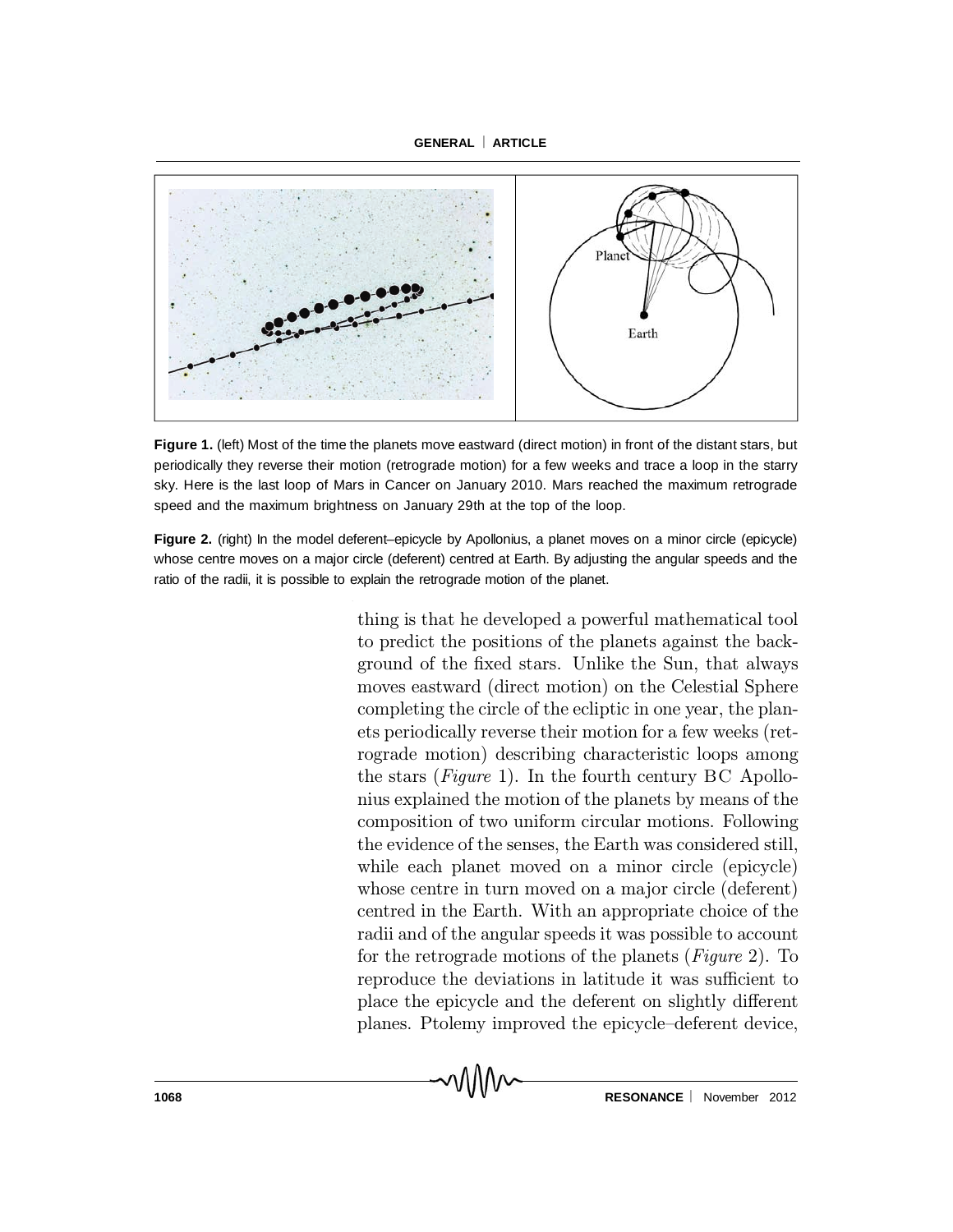introducing the so-called equant point. The deferent was not centred on the Earth and the centre of the epicycle moved with uniform angular speed around a point directly opposite the Earth from the centre of the deferent, the equant point (Figure 3). In the case of the Sun there was no need for an epicycle, but only an eccentric circle with an equant point. By means of these mathematical tools Ptolemy obtained a good approximation for the first two of Kepler's laws<sup>1</sup>. Incidentally, Copernicus obtained the same result by adding a small epicycle (epicyclette) to his circular orbits centred in the Sun (Figure 4). Therefore it is not true that in the Copernican system the planetary orbits were circles, nor that they were centred on the Sun. They were the composition of two uniform circular motions and the resulting

<sup>1</sup> See*Resonance*, Vol.14, No.12, 2009.

**Figure 3. (left)** In the Ptolemaic system the deferent of a planet is not centred at Earth and the centre of the epicycle moves at constant angular speed around a point opposite the Earth with respect to the centre of the deferent, called equant point or simply equant. This expedient gives a good approximation for Kepler's law of areas. In fact for an ellipse the difference between the semiaxes goes with the square of the eccentricity and the orbit of a planet with small eccentricity can be approximated by means of a circle eccentric with respect to the Sun. Moreover, with respect to the focus of the ellipse, the planet moves at constant angular speed.

**Figure 4. (right)** Copernicus resorted to a device similar to Ptolemy's equant, consisting of a little epicycle (epicyclette) revolving in the same direction as the deferent but with double the angular speed and with a diameter equal to the eccentricity *e*. To a first approximation the planet describes a circle (actually it is an algebraic curve of 5th degree) whose centre is shifted by *e*/2 with respect to the centre of the deferent. The Sun stands at a distance 3*e*/2 from the centre of the deferent, while the point on the opposite side at distance 2*e* from the Sun plays the role of Ptolemy's equant.



**RESONANCE** November 2012 **1069 1069**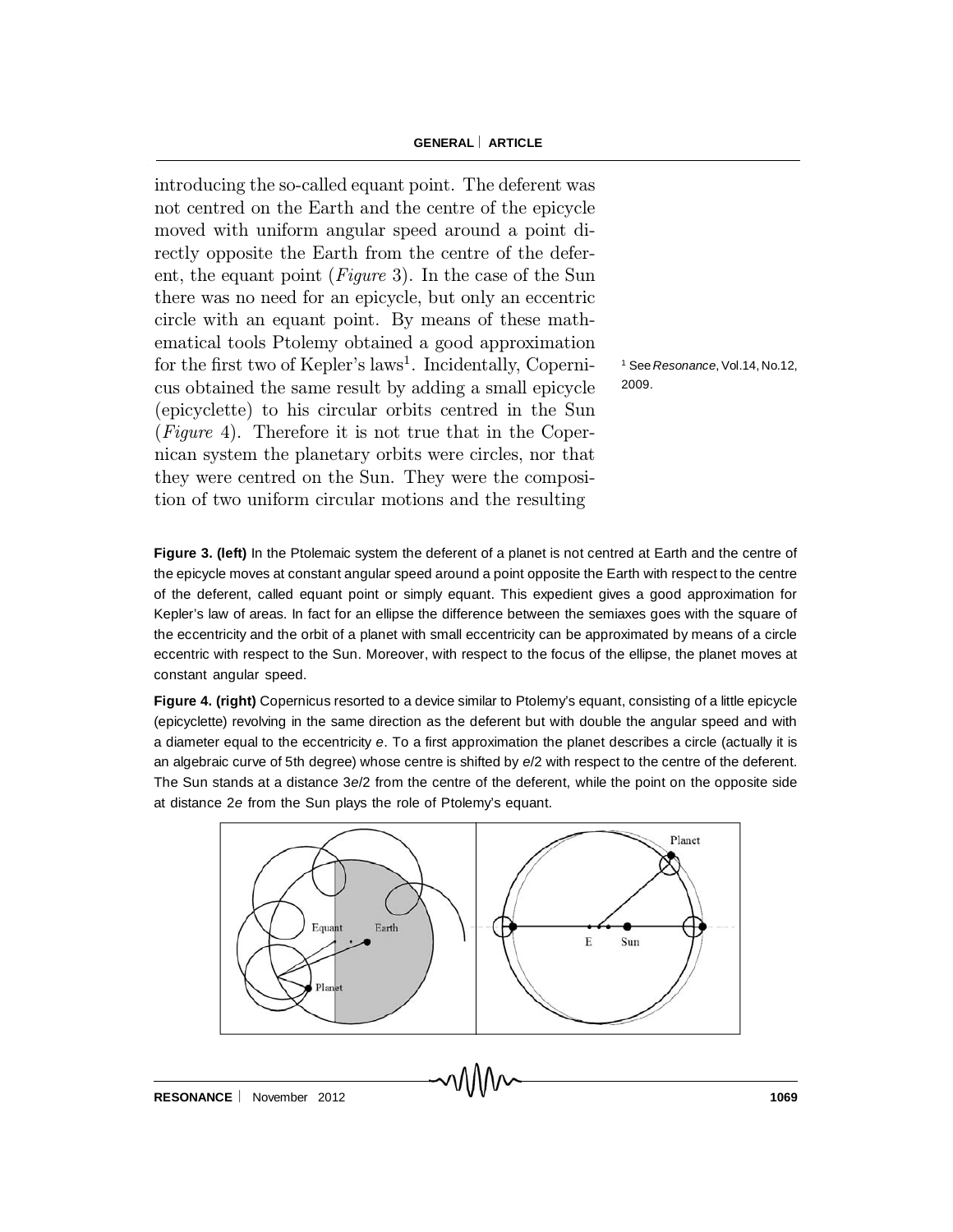orbits were not circles but an approximation of Kepler's ellipses. Claiming that the Copernican orbits were circles is as wrong as claiming that a signal that can be decomposed into the sum of sinusoids is a sinusoid.

For the sake of simplicity, henceforth we will make use of deferent-epicycle devices with both circles in the same plane and with deferents centred on the Earth, that is to say, we will ignore the deviations in latitude and Ptolemy's equant point.

In the complex plane, a uniform circular motion centred at the origin is described by an equation of the form

$$
z(t) = Re^{i(\omega t + \varphi)} ,
$$

where R is the radius,  $\omega$  is the angular speed and  $\varphi$  is the phase, i.e., the angle corresponding to the initial instant  $t = 0$ . A deferent-epicycle device is then described by the equation

$$
z(t) = De^{i(\Omega t + \Phi)} + E e^{i(\omega t + \varphi)},
$$

where  $D$  and  $E$  are respectively the radii of the deferent and of the epicycle (Figure 5).

From the commutative law of addition of complex numbers it follows that the path of the planet is the same if we swap the deferent with the epicycle. This means that we may think of the planet as moving on a major circle whose centre moves on a minor circle centred on the Earth (*Figure* 6). Again, if we multiply  $z(t)$  by a



**Figure 5. (left)** In a simplified Ptolemaic system without the equant and where the planes of the epicycle and of the deferent coincide, the position of a planet is described by the sum of two complex exponentials.

**Figure 6. (right)** Because of the commutative law for the sum of complex numbers it is possible to swap the deferent and the epicycle without changing the resulting motion of the planet.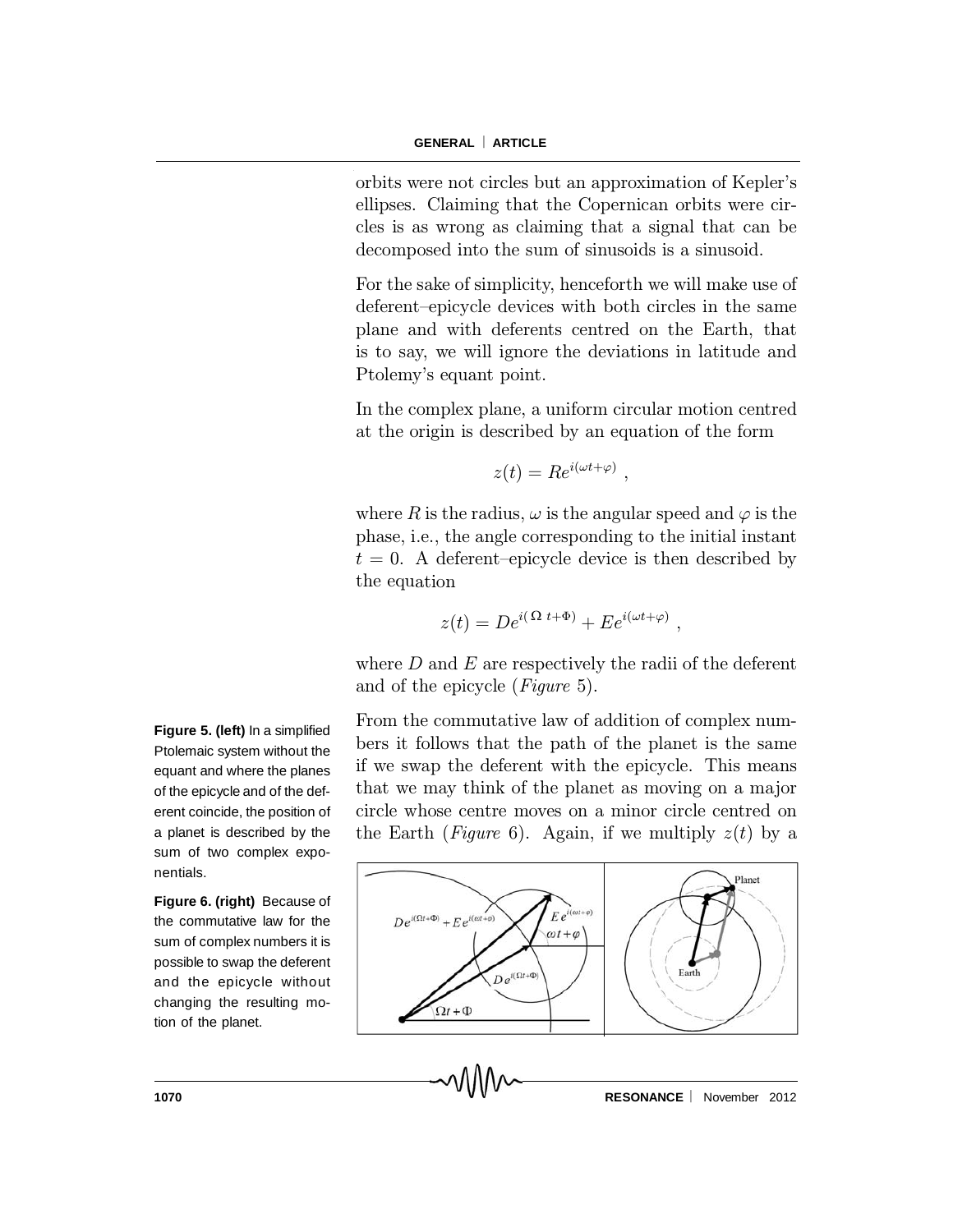



**Figure 7.**A deferent–epicycle device may be enlarged or shrunk at will without any change in the direction where the planet can be seen from the Earth. In other words, in the Ptolemaic system it is not possible to fix the relative sizes of the planetary orbits.

positive real number, the argument remains the same at every instant and thus only the ratio between  $D$  and  $E$  is meaningful in order to predict the position of the planet on the Celestial Sphere. Geometrically speaking, this means than we can enlarge or shrink at will the deferent{ epicycle device without any change in the direction of the Earth-planet line (Figure 7).

But, if we can vary at will the distance of a planet from the Earth, what is the right order of the planets? Ptolemy followed the principle that a slower motion along the zodiac corresponded to a greater distance from Earth, according to our usual experience that distant objects seem to move slower. Applying this principle we find that Saturn is the most distant planet, followed by Jupiter and Mars, but there is a problem with the Sun, Mercury and Venus – they all have a mean zodiacal period of one year. Ptolemy was well aware that only a measure of parallaxes could provide the right answer, but he complained that it was too far beyond his technical abilities. So he followed arbitrarily the ancients, who considered Mercury and Venus below the Sun. For this reason Mercury and Venus were called inferior planets while Mars, Jupiter and Saturn were called superior planets.

Each planet makes loops in the sky periodically but inferior planets, unlike the superior ones that may be seen at

Ptolemy followed the principle that a slower motion along the zodiac corresponded to a greater distance from Earth .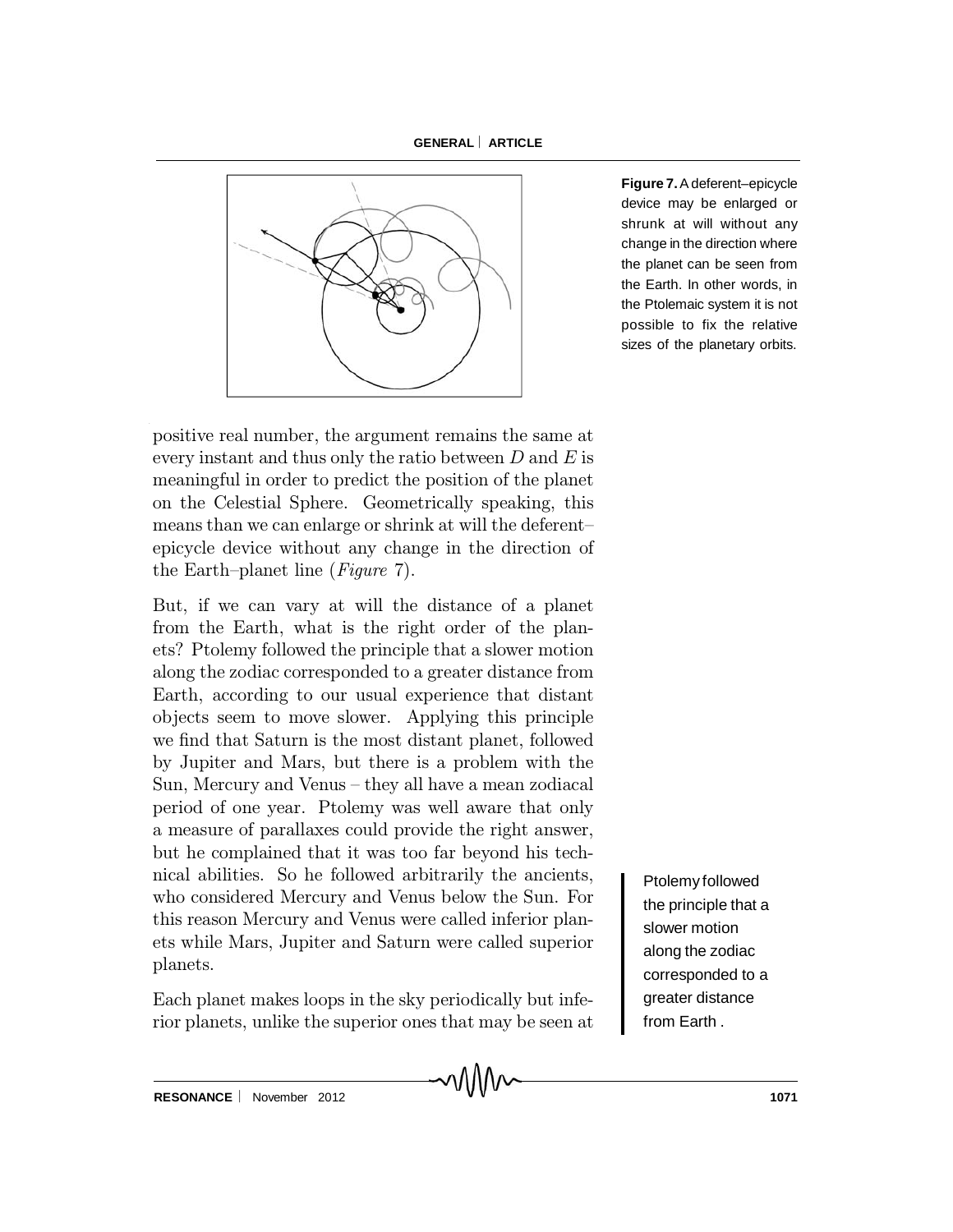



**Figure 8.** To explain the fact that inferior planets oscillate around a mean position coincident with the Sun, Ptolemy imposed the constraint that the centres of the epicycles had to remain aligned with the Sun.

**Figure 9.** Concerning the superior planets, Ptolemy imposed the constraint that they had to move along the epicycle in phase with the Sun in order to explain why they were retrograde when in opposition to the Sun.

> any angular distance from the Sun, never deviate too far from it. So, Mercury and Venus oscillate around the Sun while it moves along the ecliptic. Ptolemy explained this phenomenon by imposing the constraint that the centres of the epicycles of the inferior planets had to remain aligned with the Sun (Figure 8). On the other hand Ptolemy had to impose another kind of constraint for the superior planets. In fact for Mars, Jupiter and Saturn the retrograde motions attain their maximum speed when the planets are in opposition to the Sun, i.e., in the opposite direction of the Sun as seen from Earth. Moreover, in that position their brightness is the highest. In order to explain this behaviour, Ptolemy required that superior planets had to move on their epicycles in phase with the Sun. In other words the line joining the centre of the epicycles with the corresponding superior planet had to remain parallel to the Earth-Sun line (Figure 9). This different behaviour of inferior and superior planets was for Ptolemy one more reason to separate the two groups of planets by means of the Sun.

> Let us now number the Earth, the Sun and the planets as follows: 0) Earth, 1) Mercury, 2) Venus, 3) Sun, 4) Mars, 5) Jupiter, 6) Saturn.

Ptolemy explained the different behaviour of inferior and superior planets introducing two different kinds of constraints.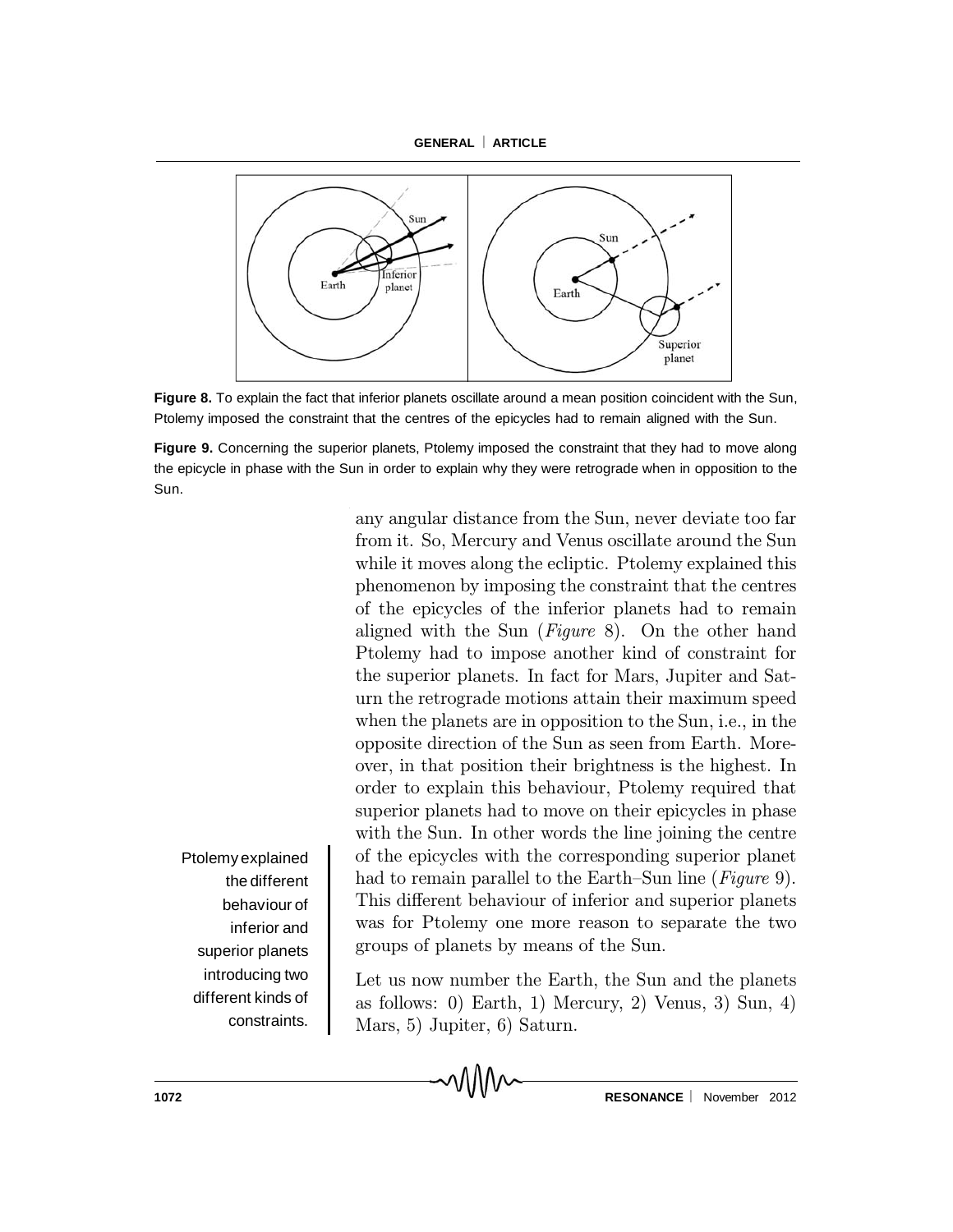In our simplified Ptolemaic system the Earth is still at the origin of the complex plane:

$$
z_0(t)=0.
$$

The Sun orbits the Earth on a circle that we may assume with phase  $\varphi = 0$ :

$$
z_3(t) = Re^{i\omega t} .
$$

Mercury and Venus move on a deferent-epicycle device with the deferent in phase with the Sun:

$$
z_k(t) = D_k e^{i\omega t} + E_k e^{i(\omega_k t + \varphi_k)}, \ k = 1, 2.
$$

Finally, Mars, Jupiter and Saturn move on a deferent{ epicycle device too, but this time with the epicycle in phase with the Sun:

$$
z_k(t) = D_k e^{i(\omega_k t + \varphi_k)} + E_k e^{i\omega t}, \ k = 4, 5, 6.
$$

About the size of the orbits, the only important thing is that we assume

$$
D_1 + E_1 < D_2 - E_2, \ D_2 + E_2 < R < D_4 - E_4, \\
D_4 + E_4 < D_5 - E_5, \ D_5 + E_5 < D_6 - E_6.
$$

In other words we require that the planets follow the previously established order and that their geometrical devices do not intersect. In the real Ptolemaic system, as we said, orbits were not centred on the Earth, and so the minimum and maximum distances of a planet from Earth were not  $D_k - E_k$  and  $D_k + E_k$ , but slightly different. Moreover, the Sun also had a minimum and a maximum distance from Earth. Ptolemy fixed the size of the orbits in such a way that there was no empty space between an orbit and the next one, starting from the orbit of the Moon, which we have completely ignored in this model. Proceeding in this way Ptolemy deduced that the epicycles of superior planets were smaller than

Ptolemy fixed the size of the orbits in such a way that there was no empty space between an orbit and the next one.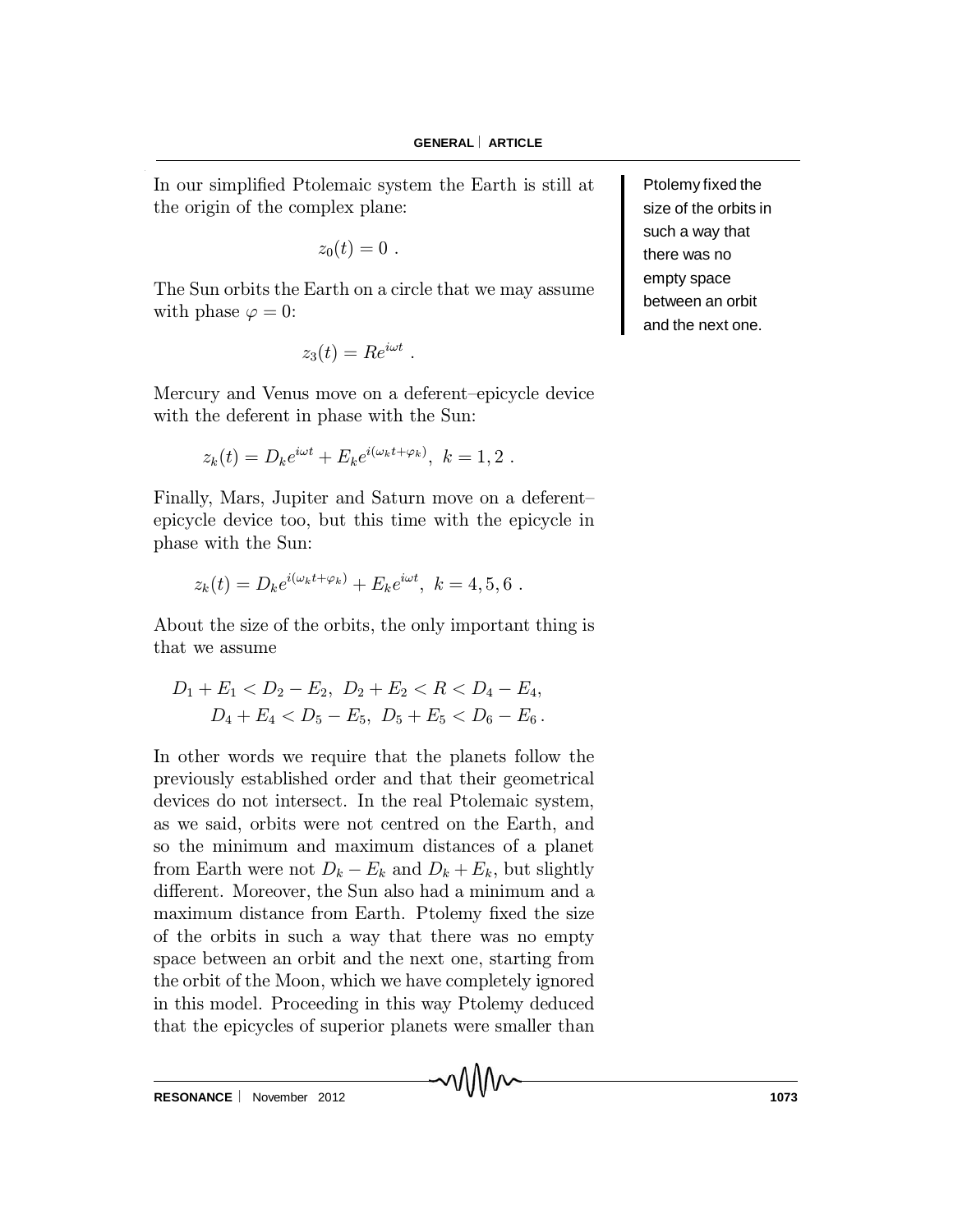Copernicus was in search of a more coherent and unitary arrangement of the orbits of the planets.

the orbit of the Sun, which in our model means  $E_k$  <  $R, k = 4, 5, 6.$ 

## Copernicus' Innovation

riod corresponded a greater distance from Earth. At the Copernicus was not satisfied by the Ptolemaic system for various reasons, but the main one was the arbitrariness of the order of the planets and of the size of their orbits. He was in search of a more coherent and unitary arrangement. To determine the order of the planets, Ptolemy had to make use of further assumptions, namely he had to resort to the hypothesis that to a greater zodiacal pesame time, this rule did not allow him to determine the relative distances of the Sun, Mercury and Venus. For these Ptolemy made use of entirely arbitrary assumptions. Again, there was no way to fix the size of the orbits, and Ptolemy formulated the further hypothesis that there was no empty space between the area occupied by one planet and the next. Not to mention the mysterious constraints imposed on the deferent-epicycle devices to justify the motion of inferior and of superior planets.

In order to clarify the main idea of Copernicus, we return to our simplified Ptolemaic system in the complex plane. As previously observed, we can multiply the complex number that defines the position of a planet by a positive real number without any change in the argument, that is without any change in the direction in which the planet is seen from Earth. Hence, we have the possibility to change the size of each orbit and eventually the order of the planets with the hope of finding a more coherent arrangement. Let us multiply  $z_k(t)$ ,  $k = 1, 2, 4, 5, 6$  by an appropriate value of  $\lambda_k > 0$  and then relate the motions of the planets with respect to the Sun by subtracting  $z_3(t)$ . For the positions of the planets as seen from the Sun we then obtain the following equations:

MM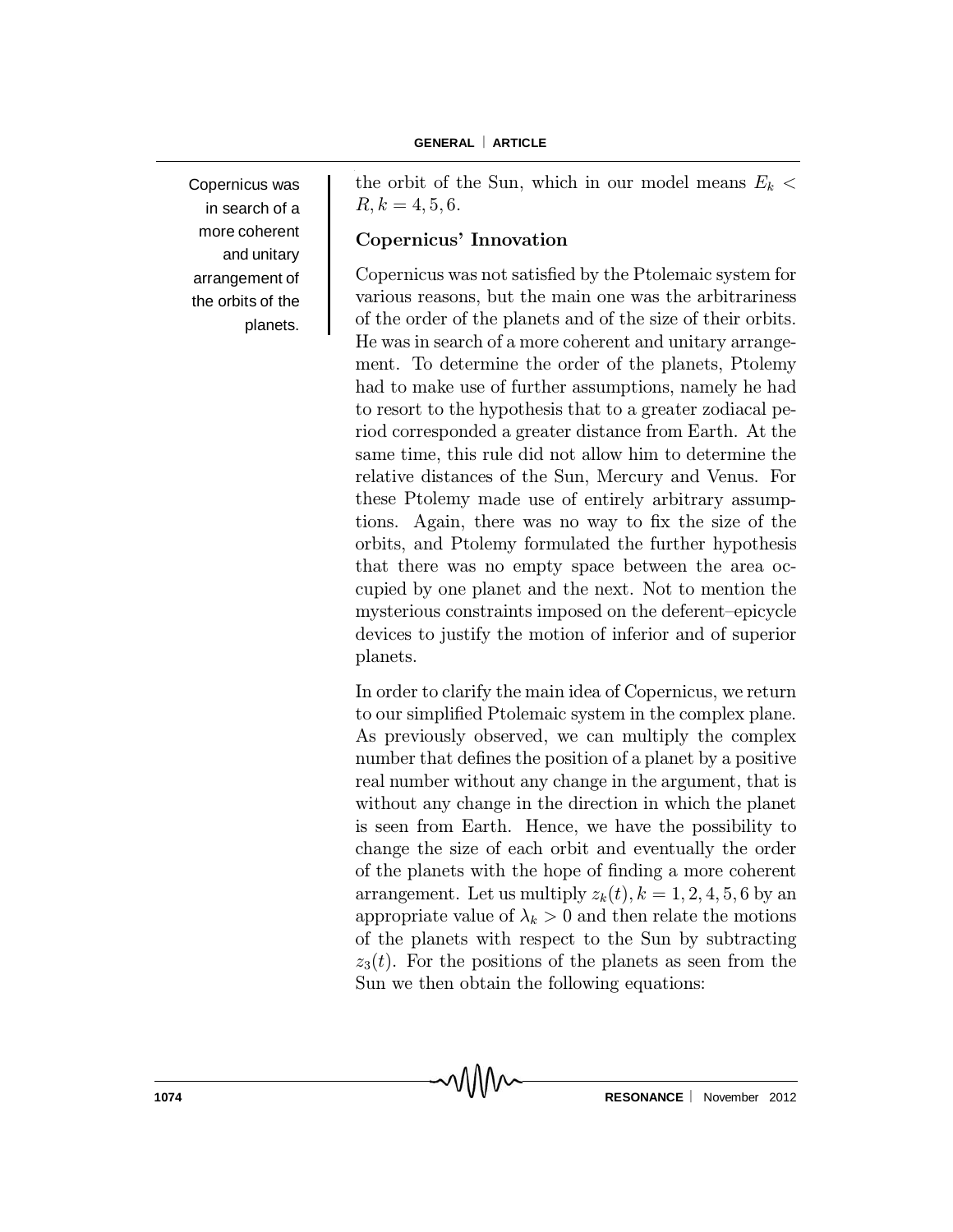$$
w_k(t) = \lambda_k z_k(t) - z_3(t) = (\lambda_k D_k - R)e^{i\omega_k t}
$$
  
+  $\lambda_k E_k e^{i(\omega_k t + \varphi_k)}, k = 1, 2,$   

$$
w_k(t) = \lambda_k z_k(t) - z_3(t) = \lambda_k D_k e^{i(\omega_k t + \varphi_k)}
$$
  
+  $(\lambda_k E_k - R)e^{i\omega t}, k = 4, 5, 6.$ 

We can readily see that, for an arbitrary choice of the coefficients  $\lambda_k$ , the planets describe epicycloidal orbits relative to the Sun also. But if we choose  $\lambda_k = \frac{R}{D_k}$ ,  $k = 1, 2$  and  $\lambda_k = \frac{R}{E_k}$ ,  $k = 4, 5, 6$  then one term vanishes in each equation and motions become a lot simpler: they become circular!

$$
w_k(t) = \frac{E_k}{D_k} Re^{i(\omega_k t + \varphi_k)}, \ k = 1, 2,
$$

$$
w_k(t) = \frac{D_k}{E_k} Re^{i(\omega_k t + \varphi_k)}, \ k = 4, 5, 6.
$$

Obviously, in this system the Sun is stationary; therefore,

$$
w_3(t) = z_3(t) - z_3(t) = 0,
$$

And hence for the Earth, we have

$$
w_0(t) = z_0(t) - z_3(t) = -Re^{i\omega t} = Re^{i(\omega t + \pi)},
$$

i.e., the Earth is seen from the Sun in a direction opposite to that in which the Sun is seen from Earth.

At this point it is convenient to use the index 0 for the Sun and the index 3 for the Earth.

Let

$$
\rho_k = \frac{E_k}{D_k}, \ k = 1, 2,
$$

**RESONANCE** November 2012 **1075** 

Only by dilating properly each single orbit the planets describe circular orbits around the Sun!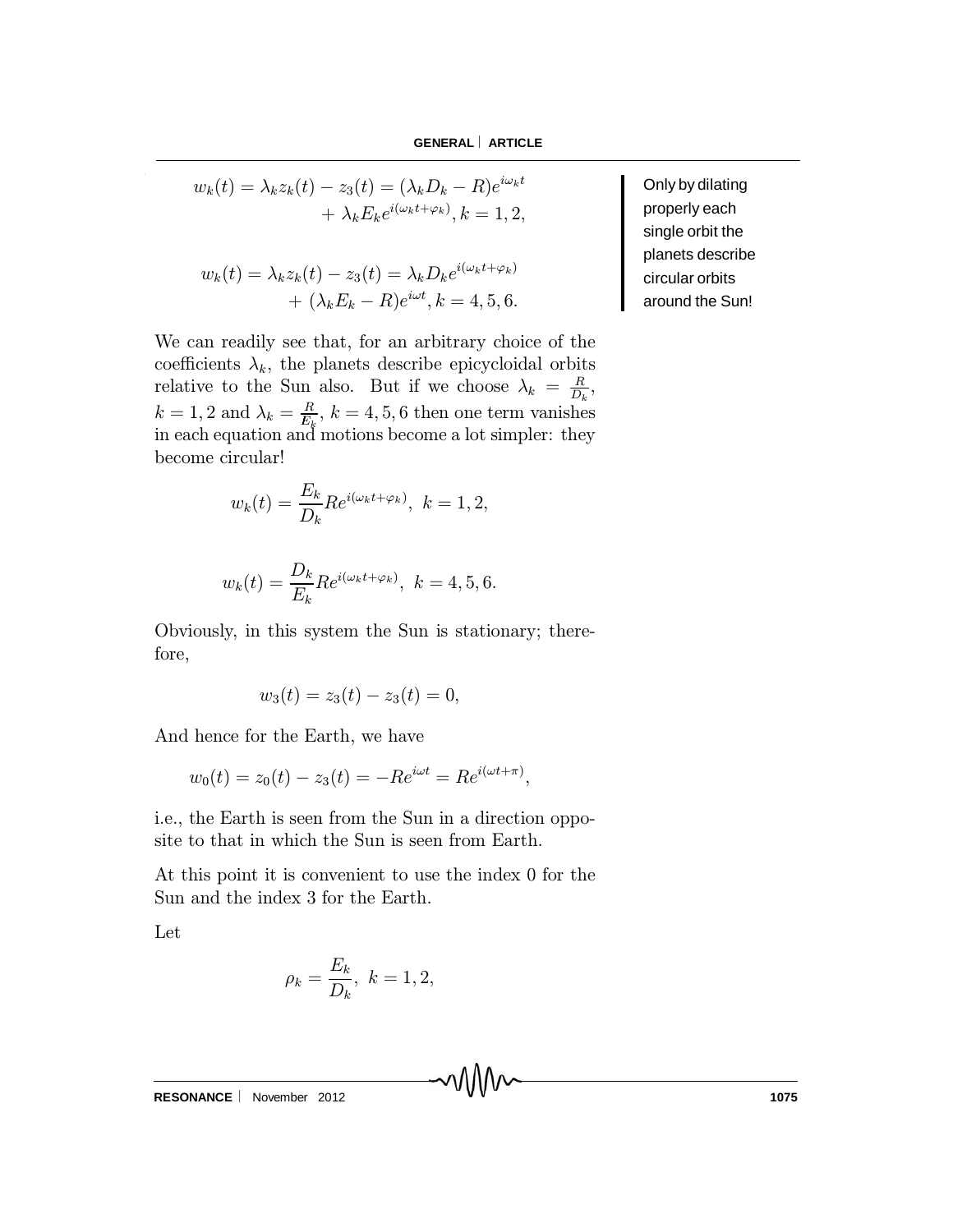If we accept as a principle that the planets and the Earth revolve around the Sun then Ptolemy's constraints on the deferents of inferior planets and the epicycles of superior planets are automatically satisfied.

$$
p_3 = 1, \omega_3 = \omega, \varphi_3 = \pi
$$
  

$$
\rho_k = \frac{D_k}{E_k}, \ k = 4, 5, 6.
$$

It follows that for  $k = 1,...,6$ 

$$
w_k(t) = \rho_k R e^{i(\omega_k t + \varphi_k)}.
$$

The Earth and all the planets orbit the Sun! Moreover, the numbers  $\rho_k$  express the ratio between the radii of planetary orbits and the radius of the Earth's orbit. In modern language they represent the size of planetary orbits in astronomical units. Hence it is possible to enlarge  $(\lambda_k > 1$  for all k) the deferent-epicycle device of each planet in such a manner that all the planets revolve around the Sun. If we accept as a principle that the planets and the Earth revolve around the Sun in circular orbits then we can determine uniquely the relative sizes of planetary orbits without the need for further assumptions. Moreover, referring the motion to the Earth again, Ptolemy's constraints on the deferents of inferior planets and on the epicycles of superior planets are automatically satisfied.

Table 1 shows the present-day values of the semi-major axes of planetary orbits in astronomical units, and the ratio between the radii of the epicycle and the deferent of

| k                           | <b>Planet</b> | Semimajor<br>$axes$ $(a.u.)$ | $E_{k}$<br>$\bm{D}_{\bm{\nu}}$ | $\bm{D}_k$<br>$\bm{E}_{\bm{k}}$ |
|-----------------------------|---------------|------------------------------|--------------------------------|---------------------------------|
|                             | Mercury       | 0.3871                       | 0.3708                         | (2.6969)                        |
| $\mathcal{D}_{\mathcal{L}}$ | Venus         | 0.7233                       | 0.7194                         | (1.3900)                        |
| 4                           | Mars          | 1.5237                       | (0.6583)                       | 1.5191                          |
| 5                           | Jupiter       | 5.2028                       | (0.1922)                       | 5.2029                          |
| 6                           | Saturn        | 9.5388                       | (0.1083)                       | 9.2336                          |
|                             |               |                              |                                |                                 |

**Table 1.**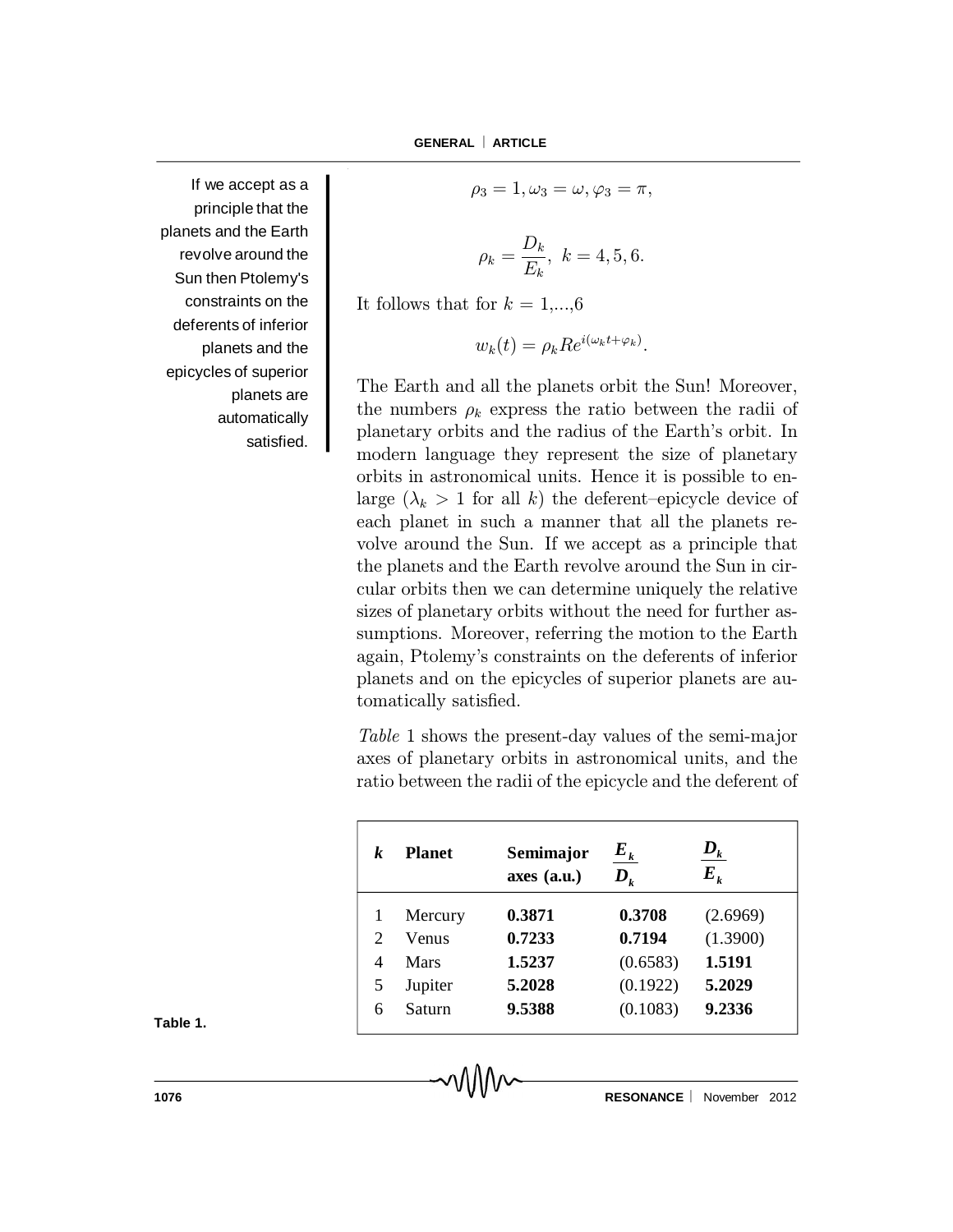each planet and its inverse using the values of Ptolemy. We can immediately see that the numbers representing the relative sizes of planetary orbits lay hidden (with remarkable precision!) in Ptolemy's deferent-epicycle devices, but only with Copernicus do they acquire a clear physical meaning. Moreover, Earth lies between Venus and Mars, because  $\rho_1 < \rho_2 < \rho_3 = 1 < \rho_4 < \rho_5 < \rho_6$ , and the different behaviours of the inferior and superior planets acquire now a very simple meaning: the inferior planets are those that lie inside Earth's orbit while the superior planets are those that lie outside.

## Ptolemy's Monster and Copernicus' Adonis

In the Preface and Dedication to Pope Paul III of his De Revolutionibus, Copernicus, speaking of his Ptolemaic predecessors, says: "... they have not been able to discover or to infer the chief point of all, i.e., the form of the world and the certain commensurability of its parts. But they are in exactly the same fix as someone taking from different places hands, feet, head, and the other  $\lim_{s \to \infty} b_s$  is shaped very beautifully but not with reference to one body and without correspondence to one another  $-$  so that such parts made up a monster rather than a man."

What is this monster? And what are these limbs shaped very beautifully but not with reference to one body and without correspondence to one another? The monster is the Ptolemaic system and the limbs shaped very beautifully are the deferent-epicycle devices of each planet that Ptolemy was able to synchronize in a wonderful way. So why a monster? Because these parts were out of proportion. As Copernicus says, Ptolemy was not able to infer the "chief point of all": the proportion among the parts of the world. Ptolemy's deferent epicycle devices may be enlarged or shrunk at will and he was not able to discover their right size. So, the Ptolemaic world in the eyes of Copernicus was a monster made up of parts beautifully shaped but out of proportion.

We can immediately see that the numbers representing the relative sizes of planetary orbits lay hidden (with remarkable precision!) in Ptolemy's deferent– epicycle devices, but only with Copernicus do they acquire a clear physical meaning.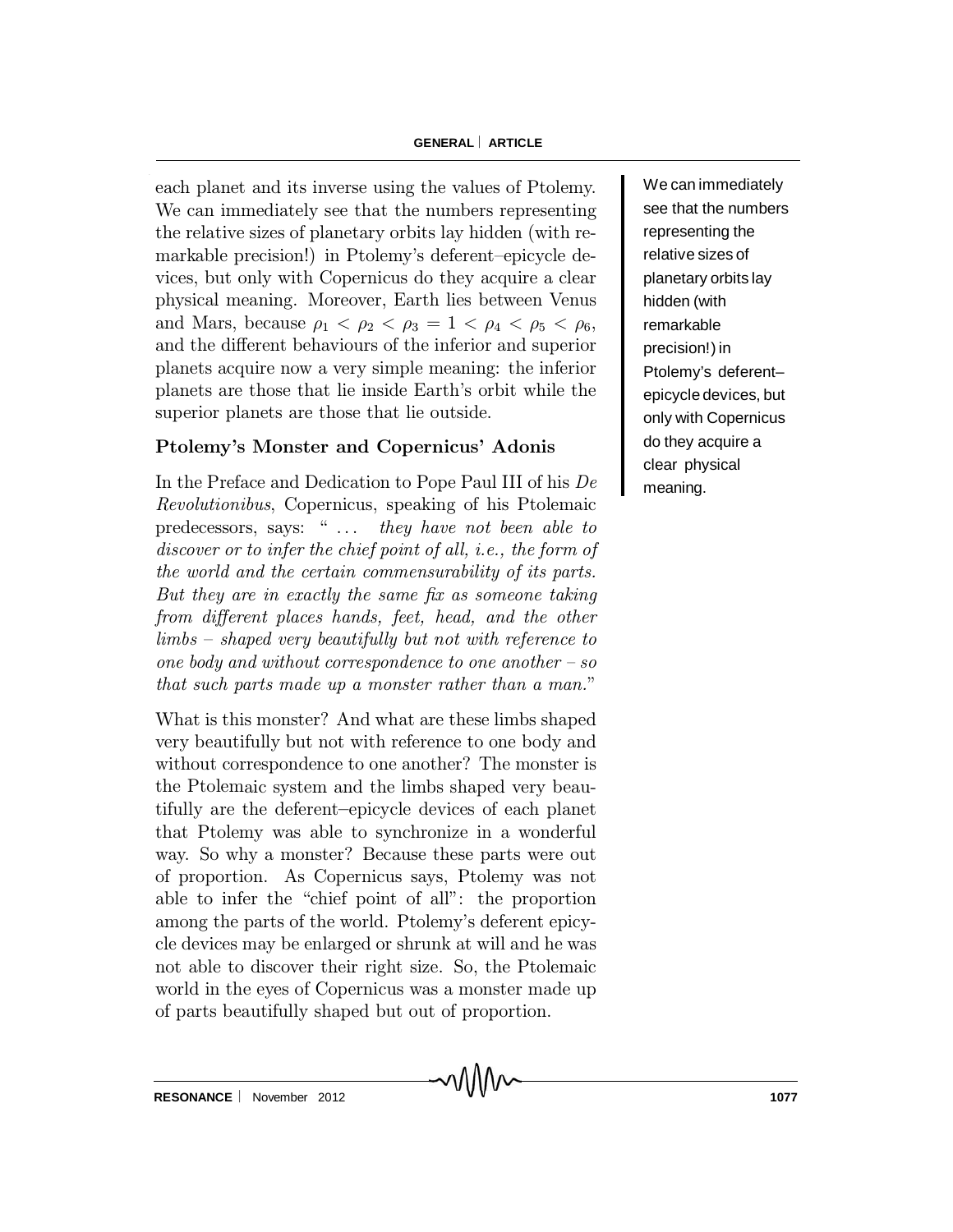Ptolemy built seven independent clocks, one for each planet, whereas Copernicus was able to reassemble the wheels to form a single, coherent, big clock. Quoting again Copernicus:  $\cdot \cdot \cdot$  if the movements are computed in accordance with the revolution of each planet, not only do all their phenomena follow from that but also this correlation binds together so closely the order and the magnitudes of all the planets and of their spheres or orbital circles and the heavens themselves that nothing can be shifted around in any part of them without disrupting the remaining parts and the universe as a whole." So the universe of Copernicus was a single unit. As stated in [5], Ptolemy built seven independent clocks, one for each planet, whereas Copernicus was able to reassemble the wheels to form a single, coherent, big clock.

Georg Joachim Rheticus, the only disciple of Copernicus, in his Narratio Prima clearly emphasizes what Copernicus considers the "chief point of all": "Moreover, ye immortal gods, what dispute, what strife there has been until now over the position of the sphere of Venus and Mercury, and their relation to the Sun. But the case is still before the judge. Is there anyone who  $does not see that it is very difficult and even impossible.$ ble ever to settle this question while the common hypotheses are accepted? For what would prevent anyone from locating even Saturn below the Sun, provided that at the same time he preserved the mutual proportions of the spheres and epicycle, since in these same hypotheses there has not yet been established the common measure of the spheres of the planets, whereby each sphere may be geometrically confined to its place?"

But we find of incomparable beauty and clarity the sentence of Rheticus in which he asserts that, in some sense, his teacher tuned the universe:  $\cdot \cdot \cdot \cdot$ ... my teacher was especially influenced by the realization that the chief cause of all the uncertainty in astronomy was that the masters of this science (no offence is intended to divine Ptolemy, the father of astronomy) fashioned their theories and devices for correcting the motions of the heavenly bodies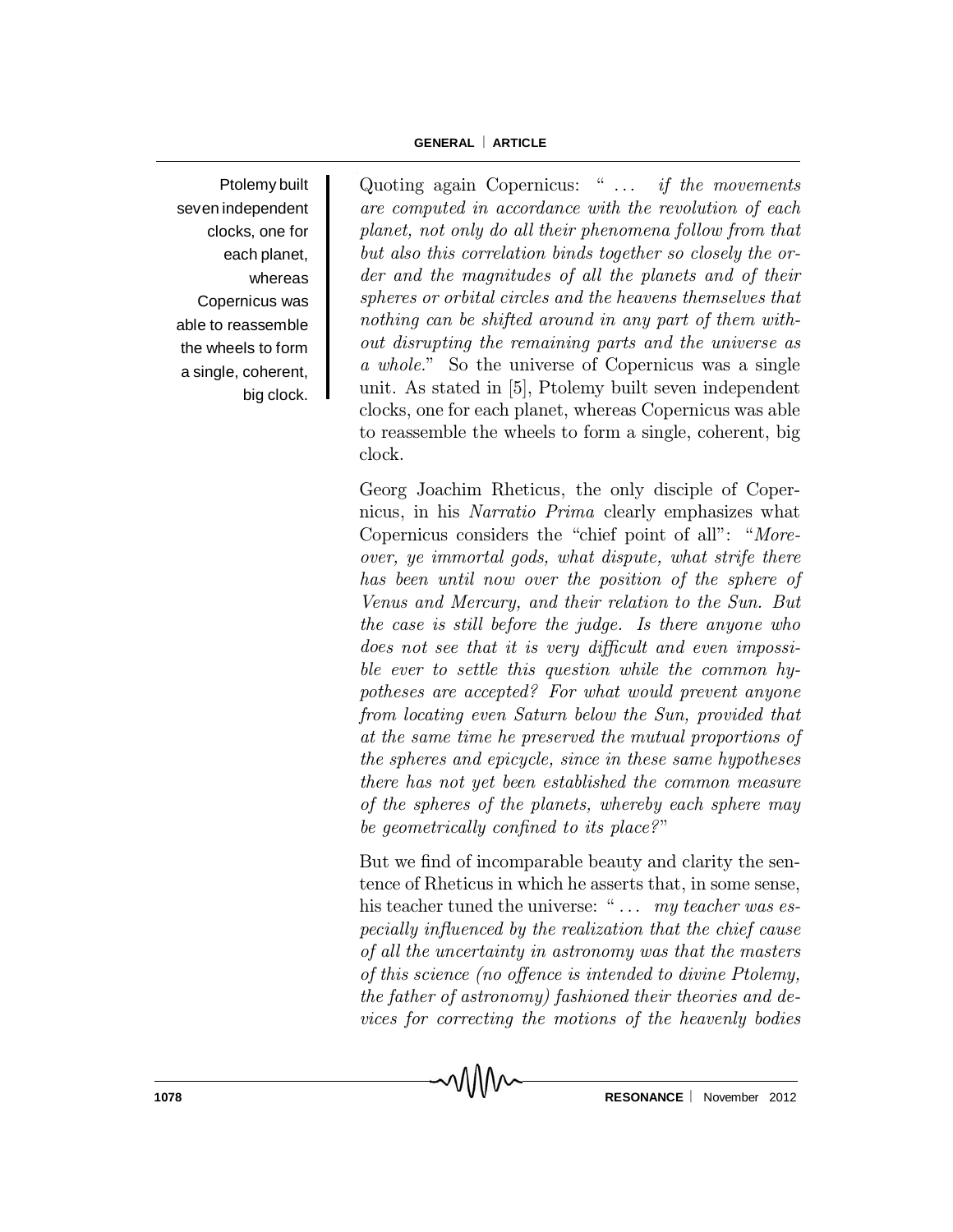#### **GENERAL** ¨ **ARTICLE**

with too little regard for the rule which reminds us that the order and motions of the heavenly spheres agree in an absolute system. We fully grant these distinguished men their honour, as we should. Nevertheless, we should have wished them, in establishing the harmony of the motions, to imitate the musicians who, when one string has either tightened or loosened, with great care and skill regulate and adjust the tones of all the other strings, until all together produce the desired harmony, and no dissonance is heard in any." The string of reference for Copernicus was the orbit of the Sun around the Earth, that is the orbit of the Earth around the Sun. Then he adjusted all the other strings, that is the orbits of all the other planets. Compared to Ptolemy's monster, Copernicus' universe was an Adonis.

## A Misleading Appeal to Relativity

From the above, it is clear that the transition from the Ptolemaic to the Copernican system did not consist of a simple change of the reference frame. In fact, starting from the Ptolemaic system and referring the motions to the Sun, the planets describe again epicycloidal orbits (Figure 10). Copernicus' great insight was that by dilating properly and separately each deferent-epicycle device the planetary system was not only simplified, but the relative sizes of the orbits were completely determined. More precisely, we can enlarge the device of an



The transition from the Ptolemaic to the Copernican system did not consist of e simple change of the reference frame.

**Figure 10.** If in the Ptolemaic system we refer the motions of the planets to the Sun then the planets describe again epicycloidal orbits. So it is completelywrong to claim that Copernicus' innovations simply consisted in a change of the reference frame!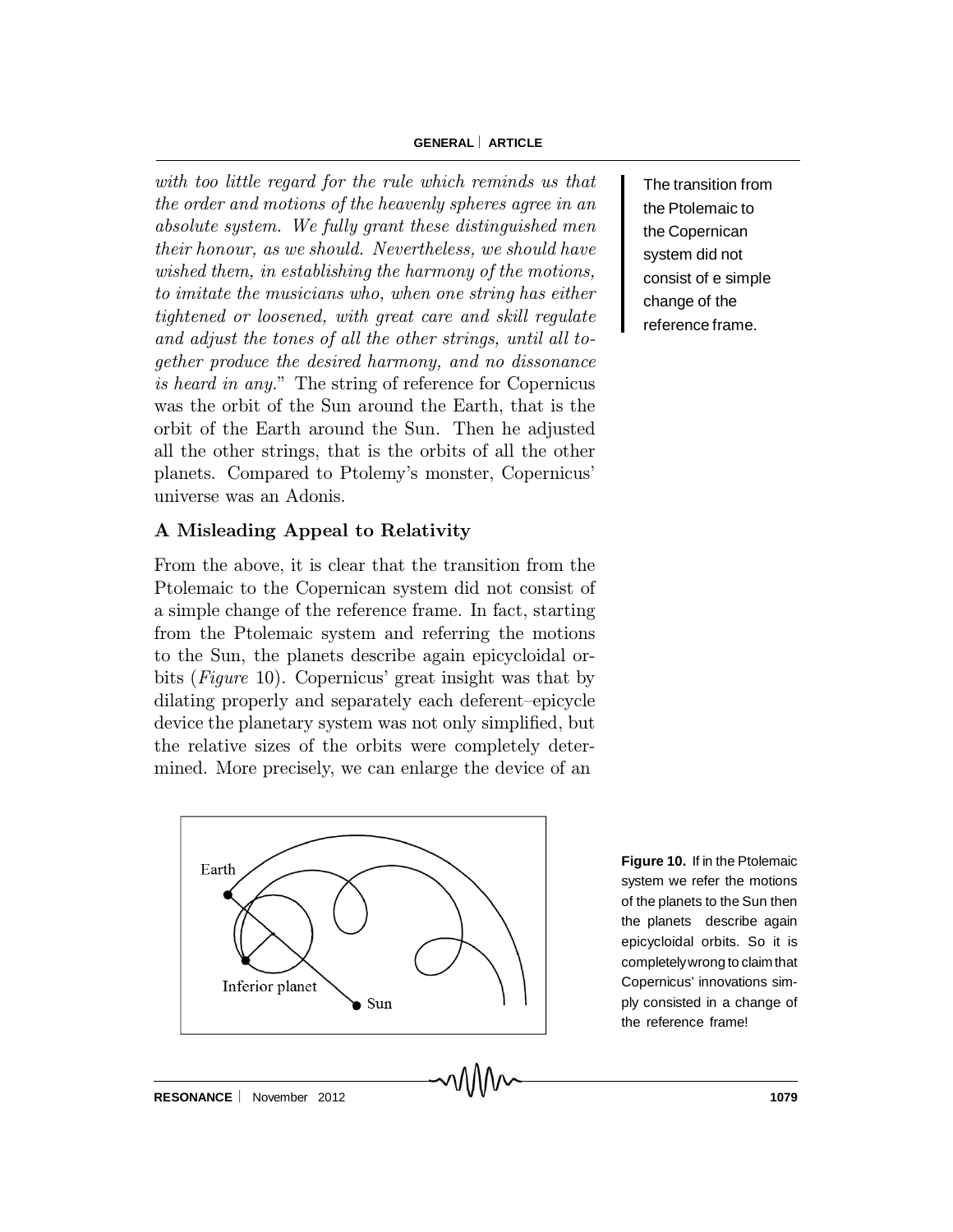**GENERAL** ¨ **ARTICLE**



∧∧∧∧∼

**Figure 11. (left)** Only if we dilate the deferent-epicycle device of an inferior planet until we overlap its deferent with the orbit of the Sun does the planet orbit the Sun in a simple manner.

**Figure 12**. **(right)** Only if we dilate the deferent–epicycle device of a superior planet till its epicycle reaches the same size as the orbit of the Sun does the planet orbit the Sun in a circle. In fact in this case the Sun and the Earth form a parallelogram with the planet and the centre of its epicycle, and the distance between the planet and the Sun remains always equal to the radius of the deferent.

inferior planet until it overlaps the centre of the epicycle with the Sun (Figure 11). On the other hand, for a superior planet we can first swap the two circles and then enlarge once again the new device until it overlaps the centre of the epicycle with the Sun itself (Figure 12). Yet, even great physicists and astronomers claimed the equivalence of the two systems. Whence came this misconception? We believe [5] that it arose from a very diffuse but erroneous approach called 'Ptolemaic involution'. Many authors, in fact, in order to show the above equivalence, analyze the inverse transition from the Copernican to the Ptolemaic system. They show that, as seen from Earth, an inferior planet orbits the Sun while the Sun orbits the Earth. They therefore obtain a deferent-epicycle device where the deferent is the orbit of the Earth and the epicycle is the orbit of the planet. In the case of a superior planet they show once again that, as seen from Earth, it orbits the Sun while the Sun orbits the Earth, but this time the epicycle is greater than the deferent. Finally they show that the two circles can be swapped thus obtaining a correct deferent-epicycle device. This time the deferent is the orbit of the planet while the epicycle is the orbit of the Earth. The conclusion is that one can pass from one system to another by simply interchanging the orbits. In the name of relativity of motion they can hence assert the complete equivalence of the two systems. But the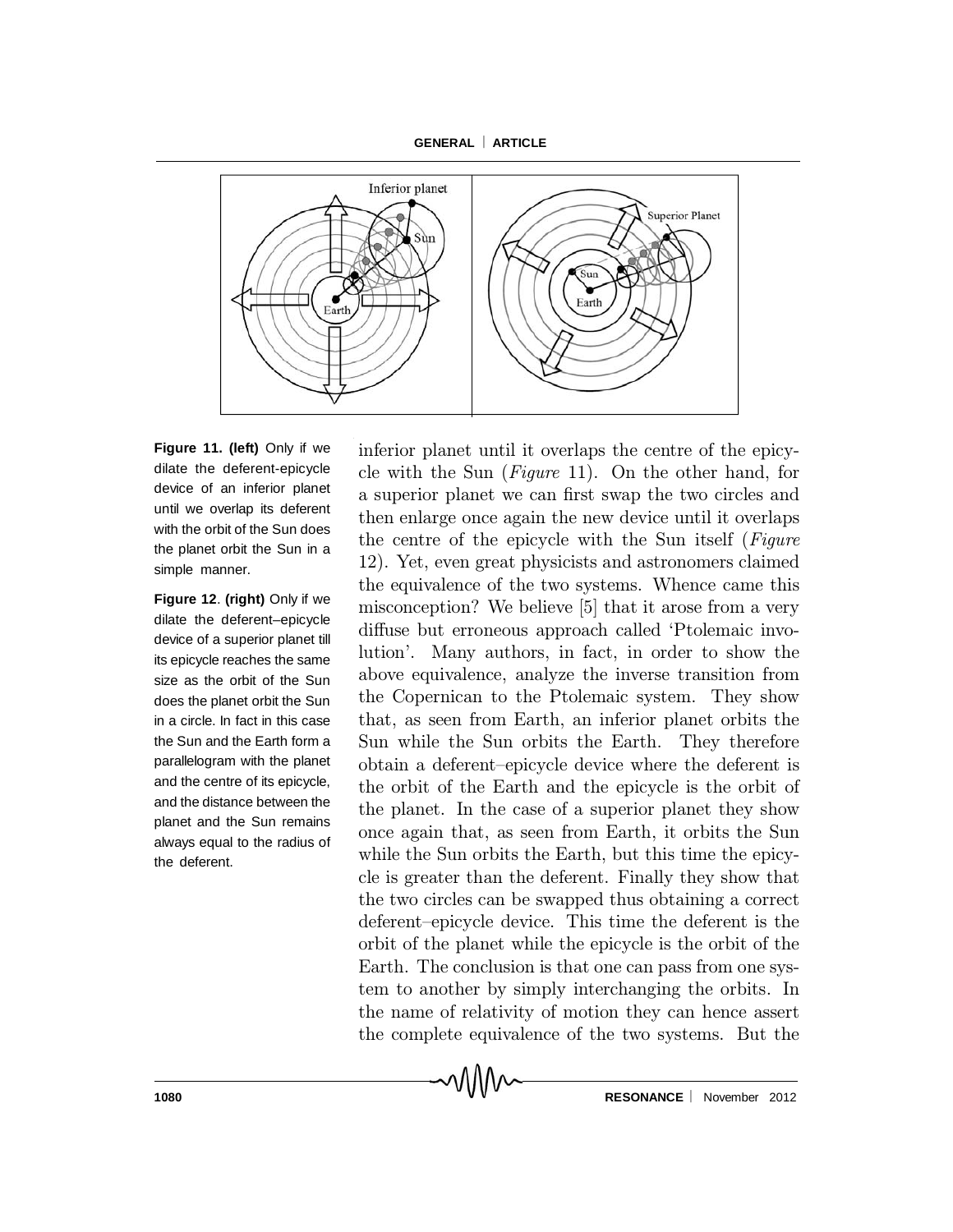#### **GENERAL** ¨ **ARTICLE**

resulting geocentric system is not the Ptolemaic one. In fact, for Ptolemy, the centre of the epicycle of an inferior planet was aligned with the Sun but did not coincide with it. Again, the epicycle of a superior planet was in phase with the Sun but did not have the same size as the orbit of the Sun. The heart of the matter is that infinitely many geocentric systems exist that are able to provide the same angular positions for the planets on the starry sky, each with different relative sizes of the deferent-epicycle devices of the planets and even with a different order of the planets themselves. But there is only one geocentric system equivalent to the Copernican heliocentric one, the so-called Tychonic system. In fact, the great astronomer Tycho Brahe, some decades after the death of Copernicus, suggested a system of the world where the Earth was still and the Sun orbited the Earth, while the planets orbited the Sun. This system, by the principle of relativity, is really equivalent to that of Copernicus.

A final question. Why did Copernicus choose to believe in a moving Earth? Would it not be easier to favour a system like that of Tycho? Why believe in such a counter-intuitive idea as the motion of the Earth? The answer is that Copernicus believed, like Ptolemy, in the existence of transparent spheres carrying the planets and the stars. In particular, the spheres were thick enough to contain spherical shells where the epicycles were embedded. In the Tychonic system the sphere of Mars intersects the sphere of the Sun and Copernicus could not believe that such a mechanism could work. So he made the Earth a planet orbiting the Sun like any other planet. And he found this solution to be really wonderful because not only the size of the orbits but also the periods of revolution of the planets were in an increasing order from Mercury to Saturn without any exception:  $\Gamma$ Therefore in this ordering we find that the world has a wonderful commensurability and that there is a sure There exist infinitely many geocentric systems that are able to provide the same angular positions for the planets on the starry sky, but there is only one geocentric system equivalent to the Copernican heliocentric one.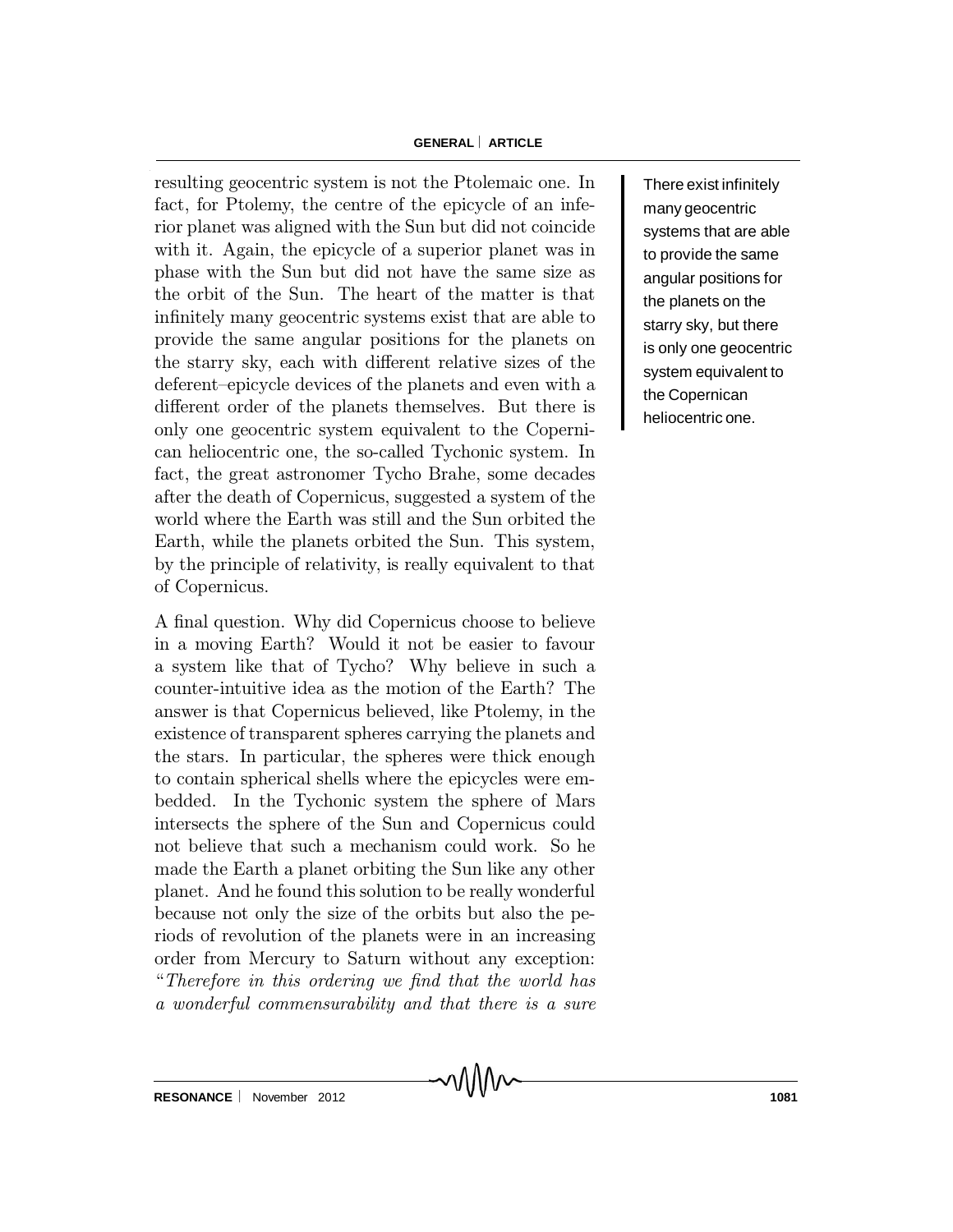By using basically the same observational data as his ancient predecessors did, Copernicus enclosed in a single conceptual framework, phenomena that previously required different or *ad hoc* explanations; moreover he determined the exact proportions of the planetary orbits.

bond of harmony for the movement and magnitude of the orbital circles such as cannot be found in any other way."

## Conclusions

From Mach onwards, the leading figures from the world of physics and astronomy such as Max Born, Fred Hoyle and others have reduced the scientific content of the Copernican innovation down to a change in the reference frame. The Copernican theory, deprived of its 'chief point', has then become almost exclusively a matter for philosophers and historians of science, who have had to look elsewhere for a justification of the motion of the Earth. To many of them Copernicus came to believe in a moving Earth because of an aversion against the Ptolemaic equant or because of a hermetic cult of the Sun! The Copernican innovation instead consisted of a prodigious unification. By using basically the same observational data as his ancient predecessors did, Copernicus enclosed in a single conceptual framework, phenomena that previously required different or ad hoc explanations; moreover he determined the exact proportions of the planetary orbits. Copernicus believed in Earth's motion because of the greater economy and predictability of his system, thus laying the foundations of the modern criterion on which we measure the value of a theory. It is certainly true that the numbers expressing the ratios of planetary orbits lay hidden in the ratios between the radii of the deferents and epicycles of Ptolemy, but to say that the Ptolemaic system already contained the proportions of the planetary orbits would be like claiming that the macroscopic gas laws already contained Avogadro's number before the atomic hypothesis!

Before Copernicus, astronomy and cosmology were on different levels. There was the cosmology of Aristotle with its spheres, whose purpose was to explain the structure of the cosmos and, in parallel, there was the Ptole-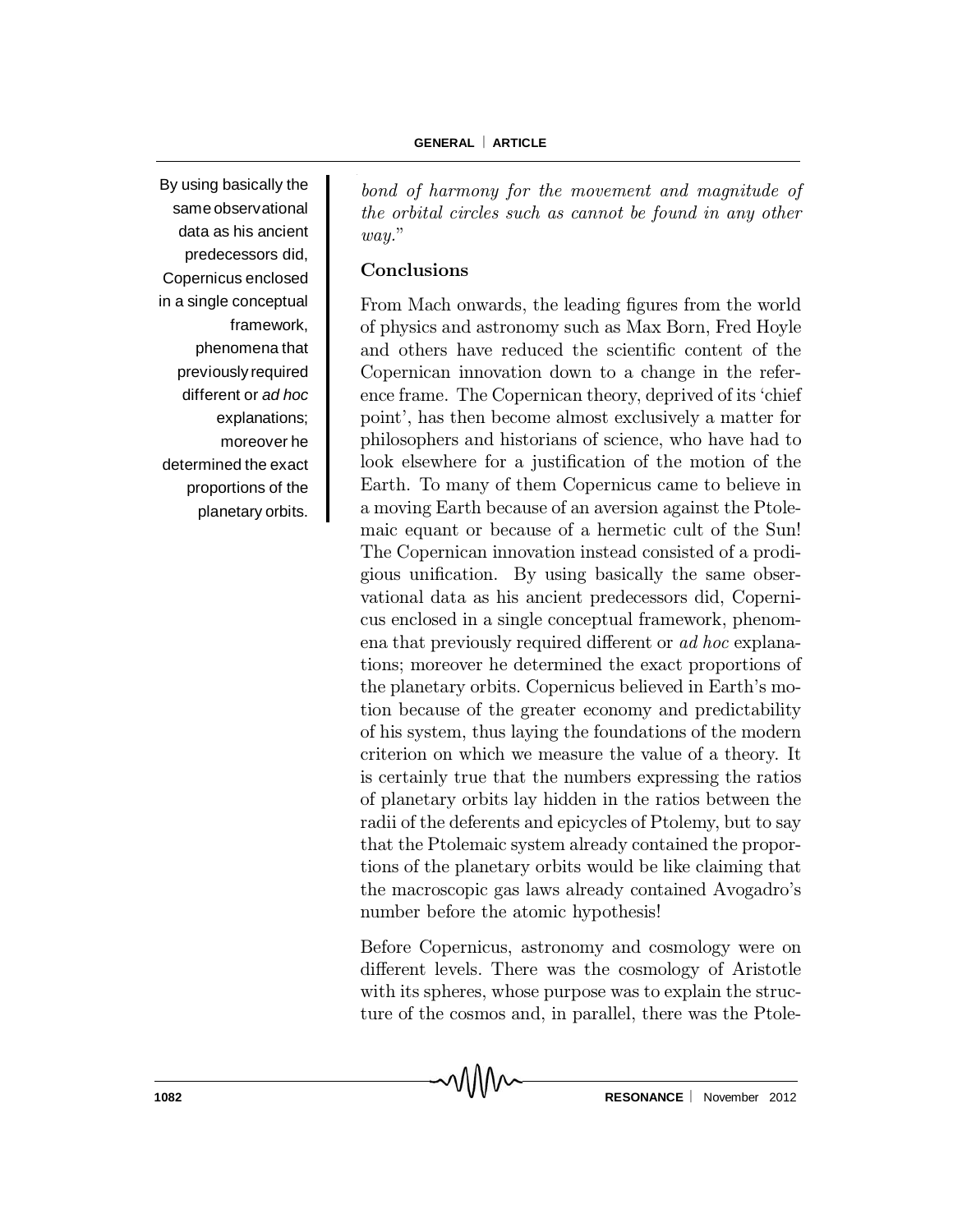#### **GENERAL** ¨ **ARTICLE**

maic astronomy, with its epicycles, deferents and equants { abstract mathematical devices whose purpose was to accurately predict the angular positions of the planets. Copernicus felt the need to unify cosmology and astronomy, something we find obvious today, and found it unacceptable that the Ptolemaic devices did not go beyond the angular positions of the planets, being able to say nothing for sure not only about their distances but also about their order. Even his rejection of the equant was related to the need to give a physical explanation of the cosmos. In fact, Copernicus believed it unacceptable that a sphere could rotate at constant angular velocity around a point other than its centre and in which there was no physical meaning. And that is because he attributed to the rotation of the spheres an importance similar to what Newton gave to the principle of inertia. Hence, for Copernicus the uniform circular motion of a sphere around its centre was a physical principle and he did not consider it acceptable to explain planetary motions by betraying this principle. For consistency, in fact, he replaced the Ptolemaic equant with a small epicycle. Many scholars consider this fact a failure, a kind of fallback, but for Copernicus this was a success because he was able to explain the motion of the planets using a single and clear physical principle. The Copernican innovation represents the greatest and most courageous example of a theory that established itself not because of its agreement with the perception of the senses, but because it translates into a grand mathematical synthesis that can not only explain what is already known but also predict what is not yet known. Copernicus did not live long enough to see the confirmation of his theory and it took almost two centuries for the planetary distances to be measured using the technique of parallax.

Copernicus' contribution is a scientific theory and not a philosophical one, although its consequences had a huge impact well beyond the scientific environment. We Copernicus felt the need to unify cosmology and astronomy, something we find obvioustoday.